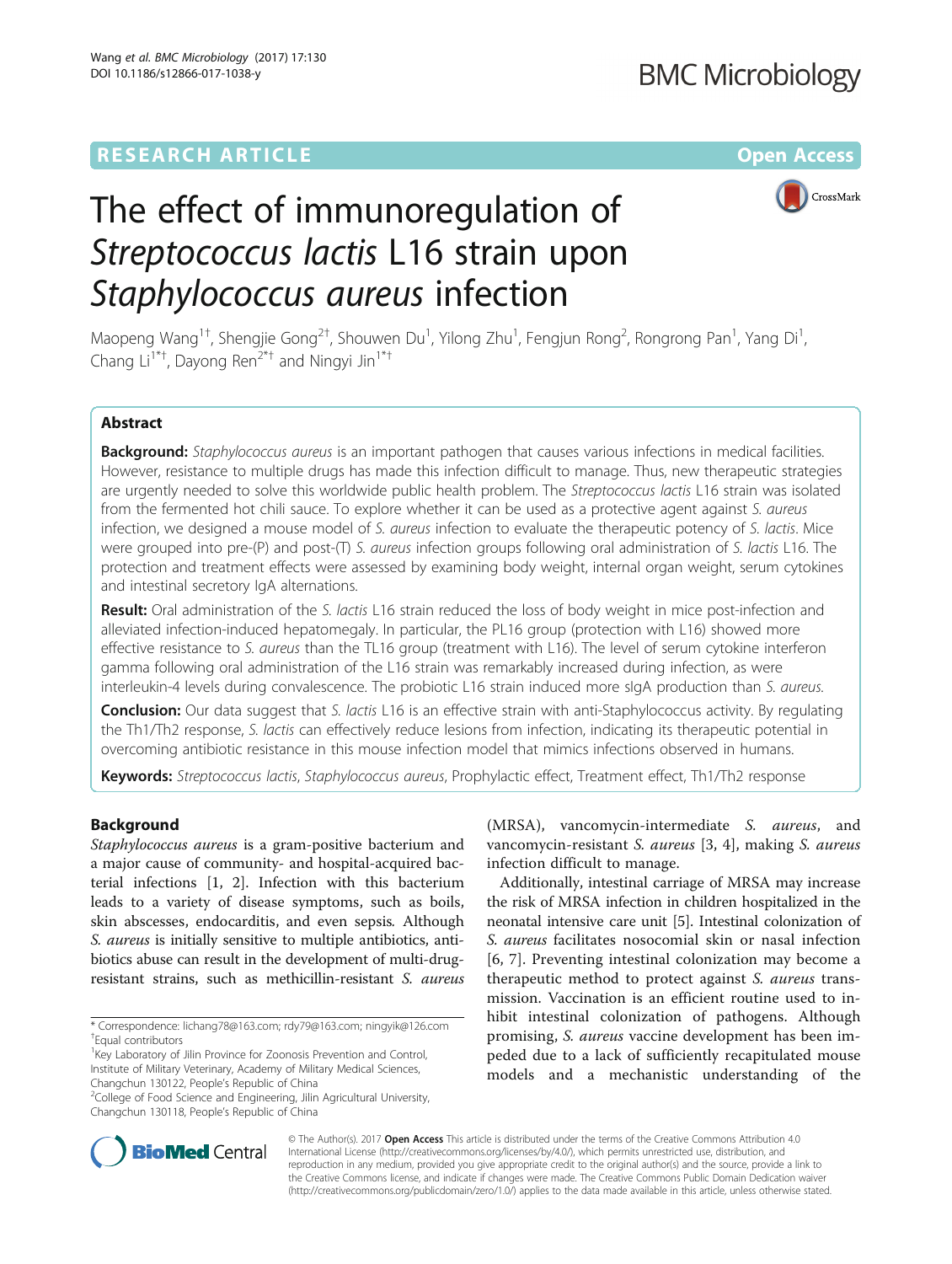interaction between *S. aureus* and the human immune system [\[8](#page-5-0), [9](#page-5-0)].

Microbiota or bacterial vector based therapies are emerging as potential therapeutic strategies [\[10](#page-5-0)–[12](#page-5-0)]. The Streptococcus genus includes human commensal organisms, and specific species have probiotic characteristics [[13](#page-5-0), [14\]](#page-5-0). Immunoregulation is one of the important roles of probiotics. Although the precise mechanism of S. aureus immune evasion remains unclear, deregulated T helper cell functions and phagocytic activity are believed to be leading causes of S. aureus infection [[9, 15\]](#page-5-0). Therefore, we selected this strain for an in vivo study. Whether Streptococcus lactis protects against S. aureus in vivo by enhancing the immune response and the immune signalling pathway that can be used to inhibit infection remains unknown. Our previous work isolated the Streptococcus lactis strain L16 from the fermented hot chili sauce, and in vitro experiments indicated that L16 retains antibacterial activity and probiotic characteristics. In this regard, we aimed to characterize the inhibitory efficacy of S. lactis L16 in vivo in a mouse model. Oral administration of S. lactis L16 was used to explore its effectiveness in preventing and treating S. aureus infection. Mouse body weight, internal organ weight, level of sIgA and cytokine changes were assessed to evaluate its prophylactic effect.

# Methods

# Experimental design

This experiment involved four groups: control (Con), mouse model (Mod), protection with L16 (PL16) and

treatment with L16 (TL16) groups. All mice were provided abundant food and water. Mice in the Con group were orally administered phosphate buffer every day, and those in the Mod group were subjected to oral administration of S. aureus daily for 1 week. Mice in the PL16 group were orally administered S. lactis L16 and orally infected with S. aureus. Streptococcus lactis L16 was administered for intervention with post-infection of S. aureus for 1 week in the TL16 group. Schematics of the experimental design are shown in Fig. 1.

### Mice

Female Kunming mice (age 5 weeks, weight 18–20 g) were obtained from the Changchun Institute of Biological Products Co. Ltd., Changchun, China. All mice were provided a diet and water ad libitum. They were housed in a quiet, ventilated cage under natural light at a temperature of 20  $\pm$  1 °C and a humidity of 50%  $\pm$  10%. After 1 week of adaptation to the feeding protocol, mice were randomly divided into four groups ( $n = 6$ ). All animal handling and experiments were approved by the Academy of Military Medical Sciences Ethics Committee.

### Bacterial strains

The strain S. lactis L16 was previously isolated from the fermented hot chili sauce and cultured in de Man, Rogosa, and Sharpe broth (MRS; Qingdao Hope Bio-Technology Co. Ltd., Qingdao, China) at 37 °C for 24 h. Cells were harvested by centrifugation at 7500 rpm for 10 min and then diluted into  $10<sup>9</sup>$  colony forming units



Con group remained oral administration of PBS instead of S. aureus or S. lactis L16 for 3 weeks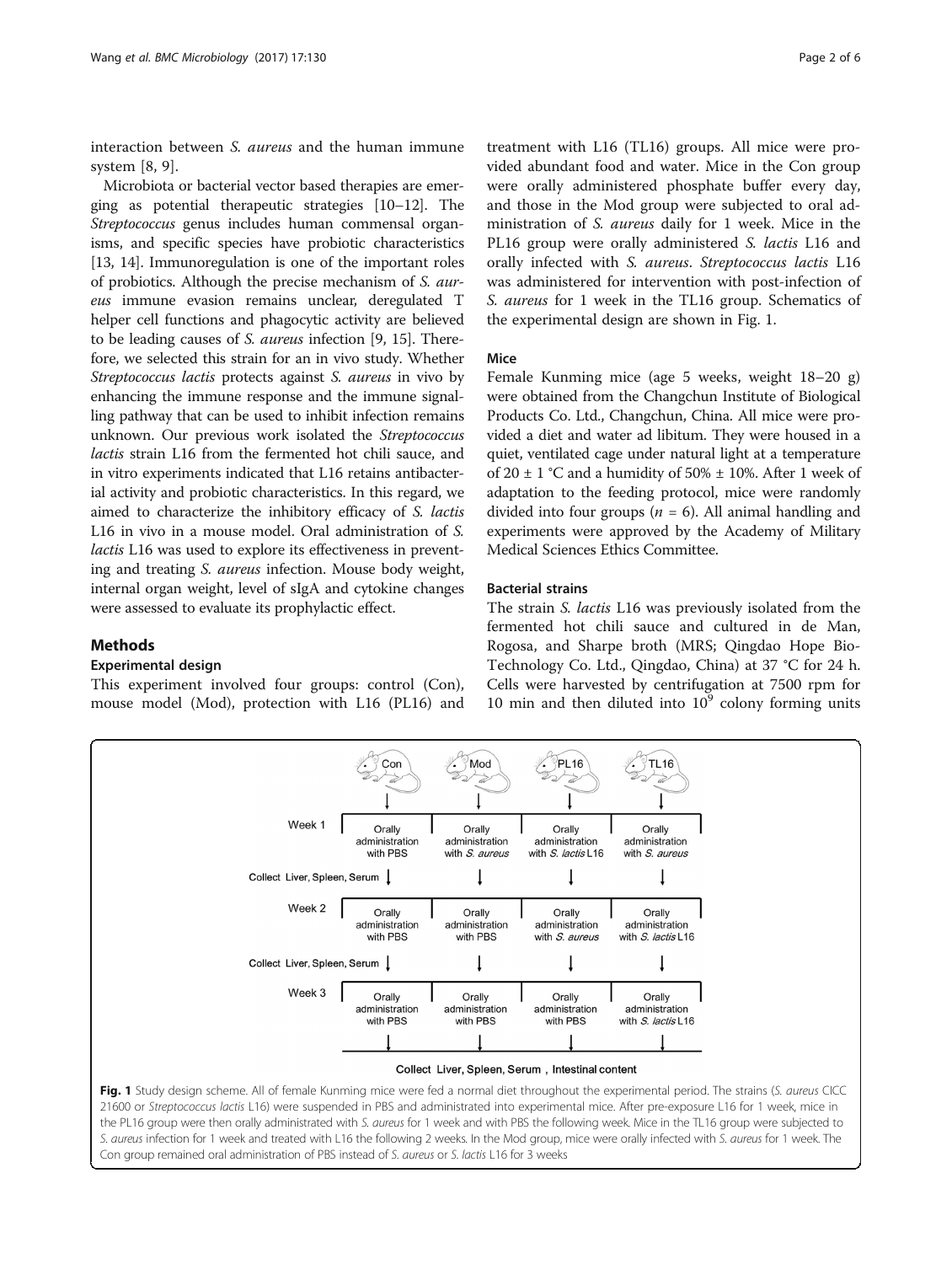(CFU)/mL with 0.9% sterile saline solution. Staphylococcus aureus (CICC 21600) was obtained from the Laboratory of Food Safety of Jilin Agricultural University, Changchun, China. Cells were cultured with a dilution of  $10^6$  CFU/mL in Luria-Bertani (LB) broth at 37 °C for 24 h and stored at 4 °C.

#### Infection with S. aureus in mice

Based on body weight, pathogenic S. aureus was administered at  $10^7$  CFU/kg according to the method described by Kim et al. [\[16](#page-5-0)]. Mice were monitored daily. Initial clinical symptoms were sluggishness, loss of appetite, coarse hair, diarrhoea and tremors. In the Mod group, severe congestion and stench of multiple organs were observed after dissection, while mice in the Con group were asymptomatic.

#### Internal organ weight

Mice in each group were weighed and sacrificed by cervical dislocation. Livers and spleens were collected, and the index was calculated as the percentage of fresh liver or spleen weight to fresh body weight [\[17\]](#page-5-0) as follows:

Liver and spleen index  $=$  [weight of liver or spleen  $(g)$ ] /body weight (g)]  $\times$  1000.

# Interferon gamma (IFN-γ), interleukin-4 (IL-4) and intestinal sIgA

Blood was collected from the orbital cavity. Mice were anaesthetized with 200 mg/kg amylobarbitone by abdominal injection. Serum was obtained by centrifugation at 3500 rpm for 10 min as described previously [[18\]](#page-5-0). Intestinal lavage from a 1-cm colon sample using PBS was collected and stored at −80 °C [[19](#page-5-0)]. The levels of cytokines (IFN- $\gamma$  and IL-4) in the serum and sIgA in intestinal fluid (in week 3) were quantified by ELISA [[20](#page-5-0)–[24](#page-5-0)].

#### Statistical analysis

All data are presented as the mean  $\pm$  standard deviation (SD). Statistical analyses were performed using GraphPad Prism 6.0 software (GraphPad Software, Inc., La Jolla, CA, USA). Cytokine data were analysed and compared between groups by one-way analysis variance followed by Dunnett's test [[25](#page-5-0)]. A  $p$ -value <0.05 was considered to indicate statistical significance.

# Results

# Detection of weight change associated with S. aureus infection

Body weight was monitored every 2 days. Body weight changes were shown in Fig. 2. Compared with the Con group, infection with S. aureus led to a loss of weight. Mice in both the PL16 and TL16 groups maintained a stable weight for at least 3 weeks. Although a slight decrease in mean weight was observed in the PL16 group compared with the TL16 group, the mean weight of both groups was approximately 25 g, with no significant difference.

## Detection of mouse internal organ weight

Mice in the PL16 group were orally administered S. lactis L16 for 1 week and fed S. aureus the following week. Mice were fed a normal diet the last week. Mice in the TL16 group were fed S. *aureus* for 1 week and fed S. *lac*tis L16 the following 2 weeks. The control group (Con) was fed a normal diet throughout the experimental period. Data are presented as the mean  $\pm$  SD (*n* = 4).

Internal organ weight data are shown in Table [1.](#page-3-0) Mice who received oral administration of *S. lactis* (PL16 group) and were infected with *S. aureus* exhibited a similar index to the Con group. The liver index of mice in the TL16 group was 18% higher than that of the Con group  $(p < 0.05)$  post-infection with S. *aureus*. After intervention therapy for 1 week, the index decreased and was 8% higher than that of the PL16 group.

#### Detection of serum IFN-γ and IL-4

The serum levels of IFN-γ and IL-4 over the 3-week experimental period are shown in Fig. [3.](#page-3-0) The expression of IFN-γ was significantly increased ( $p < 0.001$ ) during infection in both the PL16 (Fig. 2a) and TL16 (Fig. 2b)

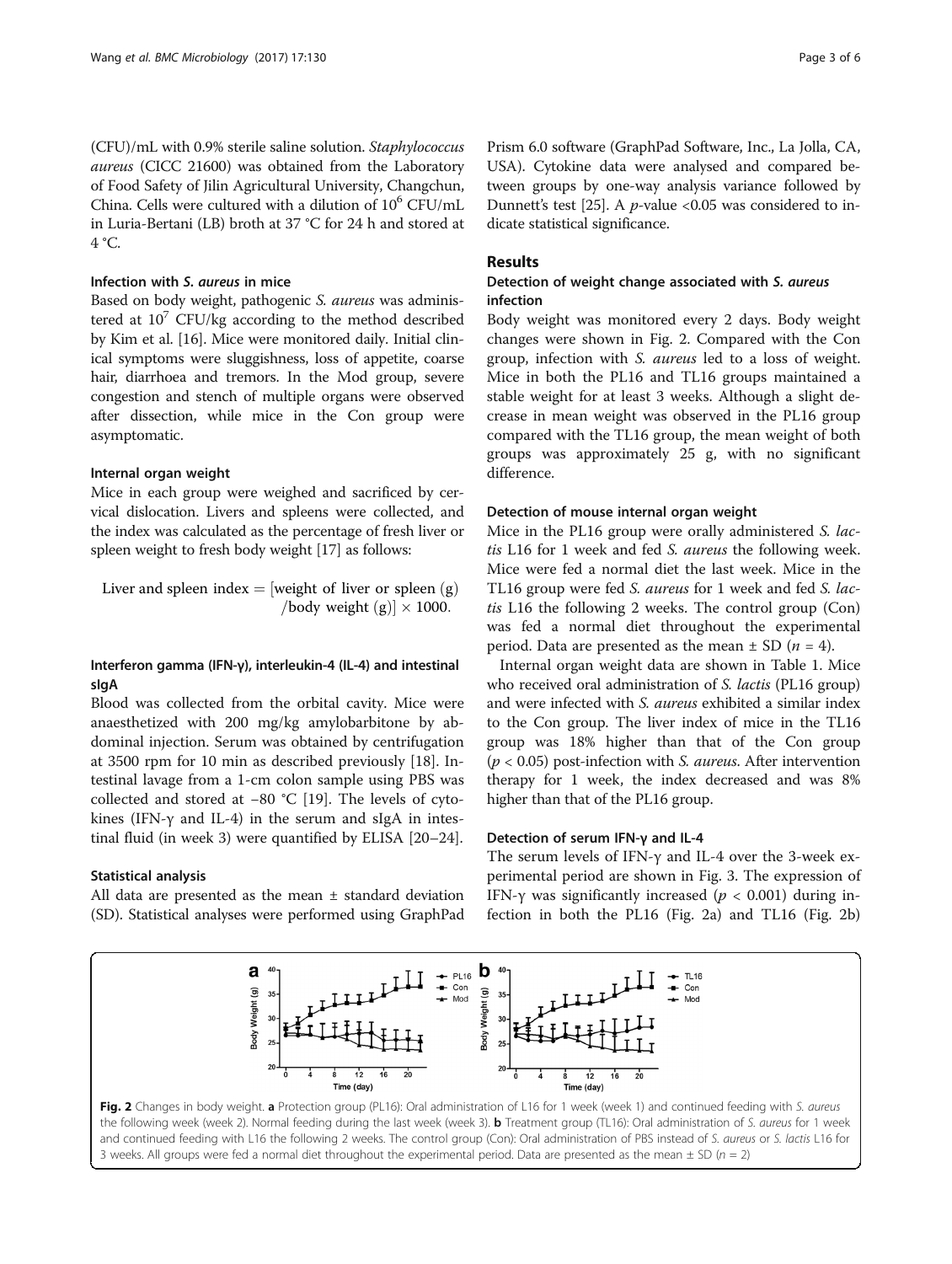|             | Week 1            |                 | Week 2           |                 | Week 3           |                 |
|-------------|-------------------|-----------------|------------------|-----------------|------------------|-----------------|
|             | Liver             | Spleen          | Liver            | Spleen          | Liver            | Spleen          |
| Con         | $48.15 + 0.17$    | $4.61 + 0.99$   | $48.61 + 1.99$   | $4.55 + 1.12$   | $47.87 + 5.65$   | $4.62 + 0.41$   |
| PL16        | $48.26 + 0.18$    | $3.54 + 1.54$   | $48.49 + 1.88$   | $3.44 + 1.02$   | $42.91 + 5.32$   | $3.61 + 0.88$   |
| <b>TL16</b> | $54.35 + 2.80$    | $4.75 \pm 0.86$ | $52.65 \pm 1.05$ | $4.98 \pm 1.50$ | $46.56 + 9.01$   | $5.65 \pm 0.81$ |
| Mod         | $58.18 + 1.14***$ | $4.67 + 1.78$   | $56.18 + 5.37**$ | $4.76 + 1.83$   | $51.77 \pm 4.70$ | $5.06 + 0.97$   |

<span id="page-3-0"></span>Table 1 The ratios of organs to body weight during infection

The data is presented by ratio of organ to body weight by mean ± SD. (\*\*,  $p$  < 0.05).<br>Groups are matched with experimental design in Method section. Con: the control group with orally administration of PBS. PL16: the prot administration of L16 strain before Staphylococcus aureus infection. TL16: the treatment group with administration of L16 strain after Staphylococcus aureus infection. Mod: murine model group with Staphylococcus aureus infection daily for 1 week.

groups, while IL-4 remained stable. During convalescence, IFN- $\gamma$  significantly increased ( $p < 0.001$ ) and IL-4 decreased ( $p < 0.001$ ). Further analysis revealed that the ratio of IFN-γ to IL-4 significantly decreased during infection and during the recovery phase.

## Detection of sIgA in the colon content

The level of sIgA in the colon content was shown in Fig. [4](#page-4-0). The secretion of sIgA following L16 administration was 2-fold higher in the PL16 and TL16 groups than in the Con group ( $p < 0.05$ ). Intestinal sIgA secretion was modestly higher in protection than in treatment, which was consistent with clinical symptoms [[26\]](#page-5-0). However, oral administration of L16 elevated intestinal sIgA in both the PL16 and TL16 groups to a greater extent than in the Con and Mod groups.

# **Discussion**

Staphylococcus aureus is a major source of communityand hospital-acquired bacterial infections [\[27](#page-5-0)]. It is also a leading cause of morbidity and mortality in medical facilities. It frequently colonizes human skin and mucosa and conditionally causes a wide range of infections, leading to various clinical symptoms, including boils, impetigo, arthritis and sepsis. Staphylococcus aureus, an important opportunistic pathogen, causes a variety of infectious diseases [\[28, 29\]](#page-5-0). It has become prevalent because of the use of drugs, such as antibiotics, and the development of

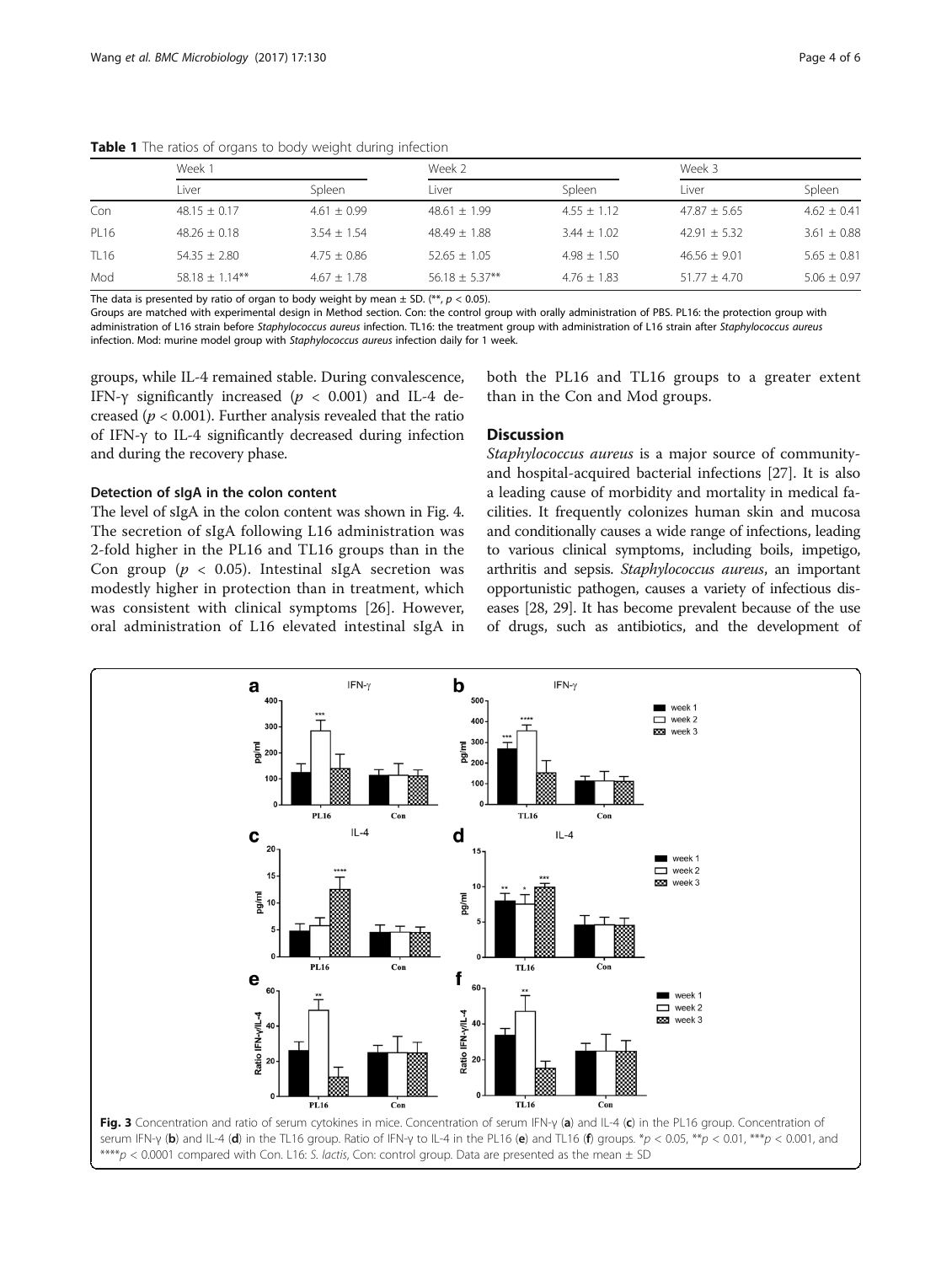<span id="page-4-0"></span>

MRSA. Several new therapies are under investigation to replace antibiotics therapy [\[30\]](#page-5-0). Thus, a novel vaccine or therapy is urgently needed to solve this worldwide public health problem [\[31](#page-5-0)]. A microbiome-based therapeutic strategy, which may play a therapeutic role in a variety of infectious diseases, has received growing recognition [[32, 33](#page-5-0)]. Microbiota transplantation has been applied for several years to antagonize infectious diseases, such as recurrent Clostridium difficile [[34](#page-5-0)]. However, whether one or several species-specific strains play a vital role against S. aureus infection that can be developed into a novel treatment therapy remains unclear.

It is important to note that S. lactis inhibits the growth of S. aureus in vitro [\[35](#page-5-0)]. An independent study also showed that an enhanced Th1 response was beneficial to attenuate infection [[36](#page-5-0)]. To our knowledge, the present study is the first to demonstrate that S. lactis, an isolate from the fermented food, exhibits inhibitory activity against S. aureus by oral administration in a murine infection model. Our results show that feeding S. lactis can reduce weight loss induced by S. aureus infection in both the PL16 and TL16 groups. The internal organ index was introduced to present liver and spleen pathological characteristics and severity. Reduced severity of pathology was shown in the PL16 group, which indicates that S. lactis L16 may have a prophylactic effect on S. aureus infection.

We also found that in contrast to serum IL-4, serum IFN-γ increased in the PL16 and TL16 groups during infection and returned to normal during convalescence, consistent with previous observations [\[37\]](#page-5-0). Serum IFN-γ represents a cytokine expressed from Th1, an indicator of cellular immunity [[38](#page-5-0), [39\]](#page-5-0). Elevated IFN-γ may promote cytotoxic lymphocyte proliferation to eliminate invasive pathogens. After removal, the Th2 response increases to continue the clearance of the surviving pathogen and establishes a memory immune response [[40](#page-5-0), [41](#page-5-0)]. Finally, we also evaluated the concentration of sIgA in intestinal fluid. We conclude that L16 causes higher secretion of sIgA in the intestinal tract. In mice, secretory IgA would initially be beneficial to protect the intestine from S. aureus invasion [[42](#page-5-0), [43\]](#page-5-0). An enhanced Th1 response and increased secretion of sIgA illustrate the protective roles of L16.

In summary, S. lactis L16 is a probiotic with potent anti-Staphylococcus activity in vivo. It promotes IFN-γ and IL-4 secretion and stimulates the Th1 response at the early phase of disease development by enhancing the phagocytosis of pathogens, thus preventing further harm from infection, which is synergistically supported by the upregulation of sIgA. These results imply the therapeutic anti-infection potential of L16 for future human clinical applications.

# Conclusion

This study shows *S. lactis* L16, an isolated from the fermented hot chili sauce, owns a potentially immunoregulatory role on protecting mice against pathogenic S. aureus. Besides, the changes of cytokines and sIgA seems to be one of important factors to improve clinical symptons in a murine model. Therefore, this probiotic strain L16 may be used as a potential and promising therapeutic drug to prevent or treat S. aureus.infection in the gastro-Intestinal tract.

#### Abbreviations

IFN-γ: Interferon-gamma; IL-4: Interleukin-4; MRSA: Methicillin-resistant S. aureus; sIgA: Secretory immunoglobulin A; Th1/2: Type 1/2 helper cell

#### Acknowledgements

Not applicable.

#### Funding

This work was supported by grants from the National Natural Science Foundation of China [grant number 31401475] and the Fund Project of Jilin Provincial Department of Education [2015 (No. 196)].

#### Availability of data and materials

The datasets generated during and/or analysed during the current study are available from the corresponding author upon reasonable request.

#### Authors' contributions

MPW and SJG prepared the animal model, performed the statistical analysis and drafted the manuscript. SWD, YLZ, and FJR participated in animal feeding and preparation of the animal model. MPW, RRP and YD performed the immunoassays. CL, DYR, and NYJ helped design the study, performed the statistical analysis and drafted the manuscript. All authors read and approved the final manuscript.

#### Competing interests

The authors declare that they have no competing interests.

#### Consent for publication

Not applicable.

#### Ethics approval

All animal handling and experiments were approved by the Academy of Military Medical Sciences Ethics Committee [No. SYXK 2009–045].

#### Publisher's Note

Springer Nature remains neutral with regard to jurisdictional claims in published maps and institutional affiliations.